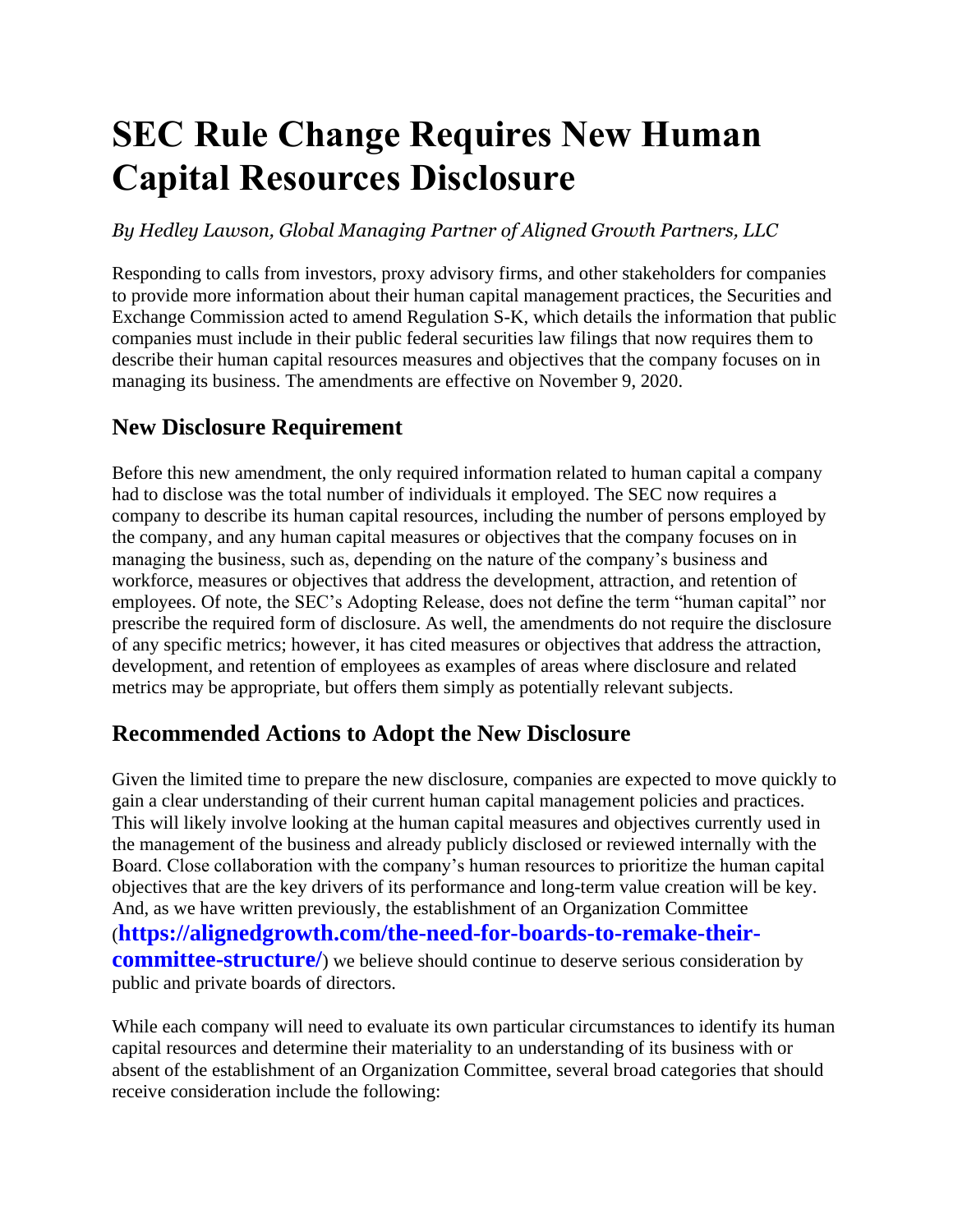# **CATEGORY**

## **POTENTIAL TOPICS**

#### Workforce governance

- Board or committee oversight of human capital strategy
- Role and expectations of the Chief Human Resources Officer
- Legal and ethical compliance

#### Workforce composition

- Agile and transformational talent acquisition and recruiting
- Meaningful, measurable, and sustainable diversity, equity, and inclusion
- Experience and education of workforce

#### Workforce stability

- · Voluntary and involuntary turnover analytics
- Actionable succession planning and employee promotability
- Meaningful employee satisfaction surveys

#### Workforce skills and development

Professional and personal development opportunities

#### Workforce culture

- · Employee engagement
- · Work-life initiatives
- · Employee health, safety, and well-being programs
- · Employee recognition programs

#### Workforce compensation (in the absence of a Compensation Committee)

Gender, racial, and generational pay equality